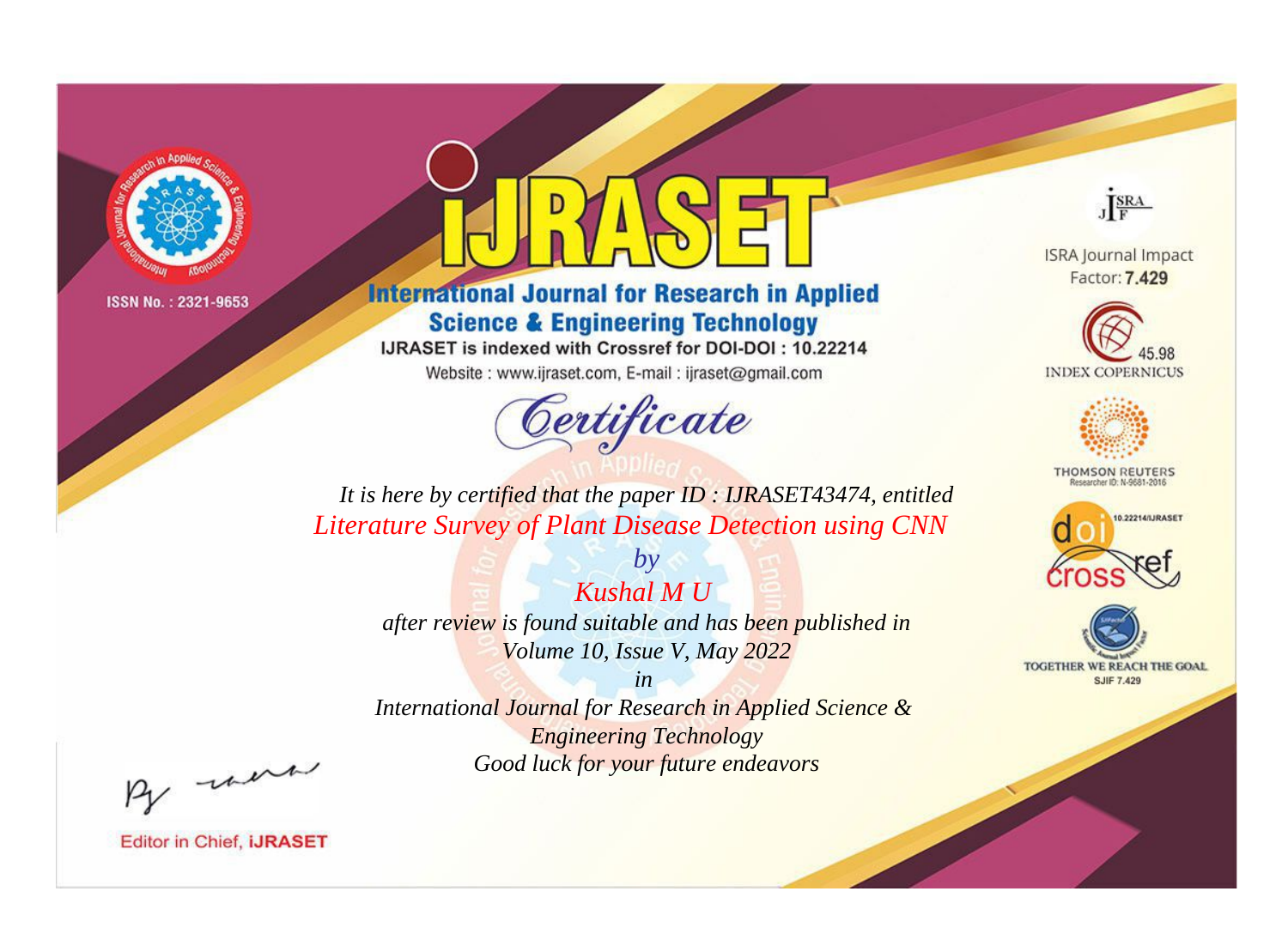

# **International Journal for Research in Applied Science & Engineering Technology**

IJRASET is indexed with Crossref for DOI-DOI: 10.22214

Website: www.ijraset.com, E-mail: ijraset@gmail.com



JERA

**ISRA Journal Impact** Factor: 7.429





**THOMSON REUTERS** 



TOGETHER WE REACH THE GOAL **SJIF 7.429** 

*It is here by certified that the paper ID : IJRASET43474, entitled Literature Survey of Plant Disease Detection using CNN*

> *by Mrs Nikitha S after review is found suitable and has been published in Volume 10, Issue V, May 2022*

> > *in*

*International Journal for Research in Applied Science & Engineering Technology Good luck for your future endeavors*

By morn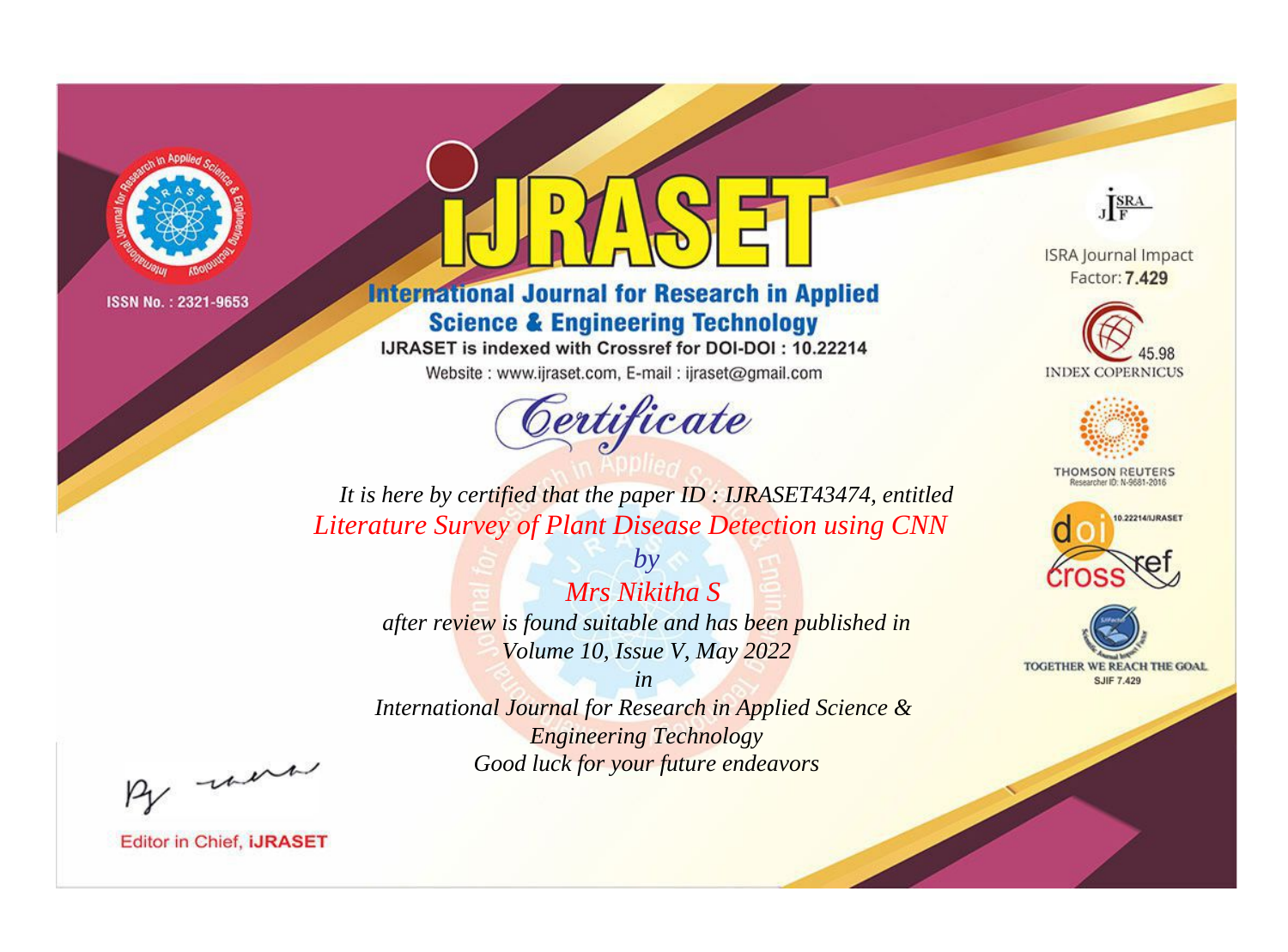

# **International Journal for Research in Applied Science & Engineering Technology**

IJRASET is indexed with Crossref for DOI-DOI: 10.22214

Website: www.ijraset.com, E-mail: ijraset@gmail.com



JERA

**ISRA Journal Impact** Factor: 7.429





**THOMSON REUTERS** 



TOGETHER WE REACH THE GOAL **SJIF 7.429** 

It is here by certified that the paper ID: IJRASET43474, entitled **Literature Survey of Plant Disease Detection using CNN** 

> $b\nu$ **Shashank L M** after review is found suitable and has been published in Volume 10, Issue V, May 2022

 $in$ International Journal for Research in Applied Science & **Engineering Technology** Good luck for your future endeavors

By morn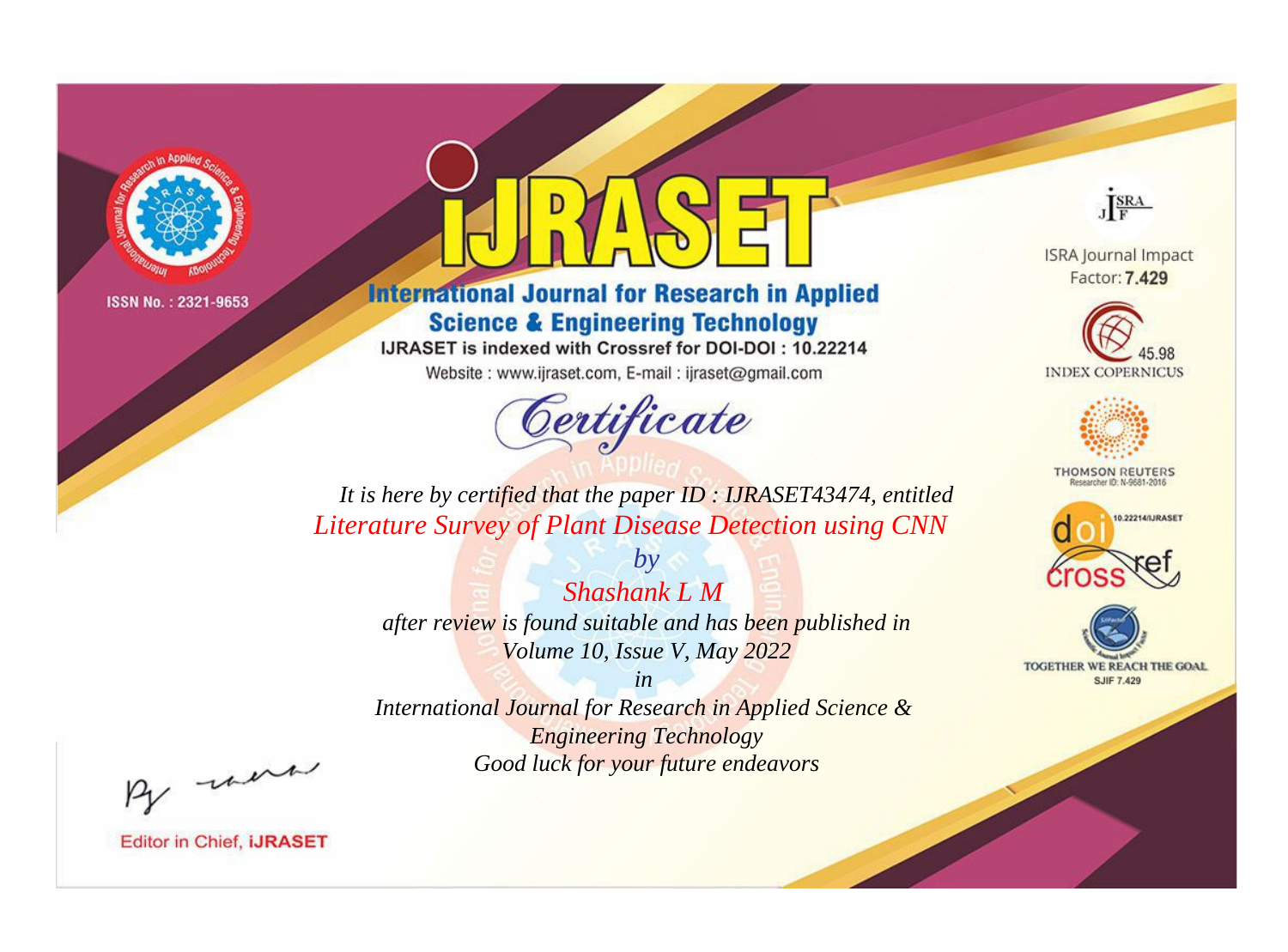

# **International Journal for Research in Applied Science & Engineering Technology**

IJRASET is indexed with Crossref for DOI-DOI: 10.22214

Website: www.ijraset.com, E-mail: ijraset@gmail.com



JERA

**ISRA Journal Impact** Factor: 7.429





**THOMSON REUTERS** 



TOGETHER WE REACH THE GOAL **SJIF 7.429** 

It is here by certified that the paper ID: IJRASET43474, entitled **Literature Survey of Plant Disease Detection using CNN** 

> Partha Sarathi S after review is found suitable and has been published in Volume 10, Issue V, May 2022

 $b\nu$ 

 $in$ International Journal for Research in Applied Science & **Engineering Technology** 

Good luck for your future endeavors

By morn